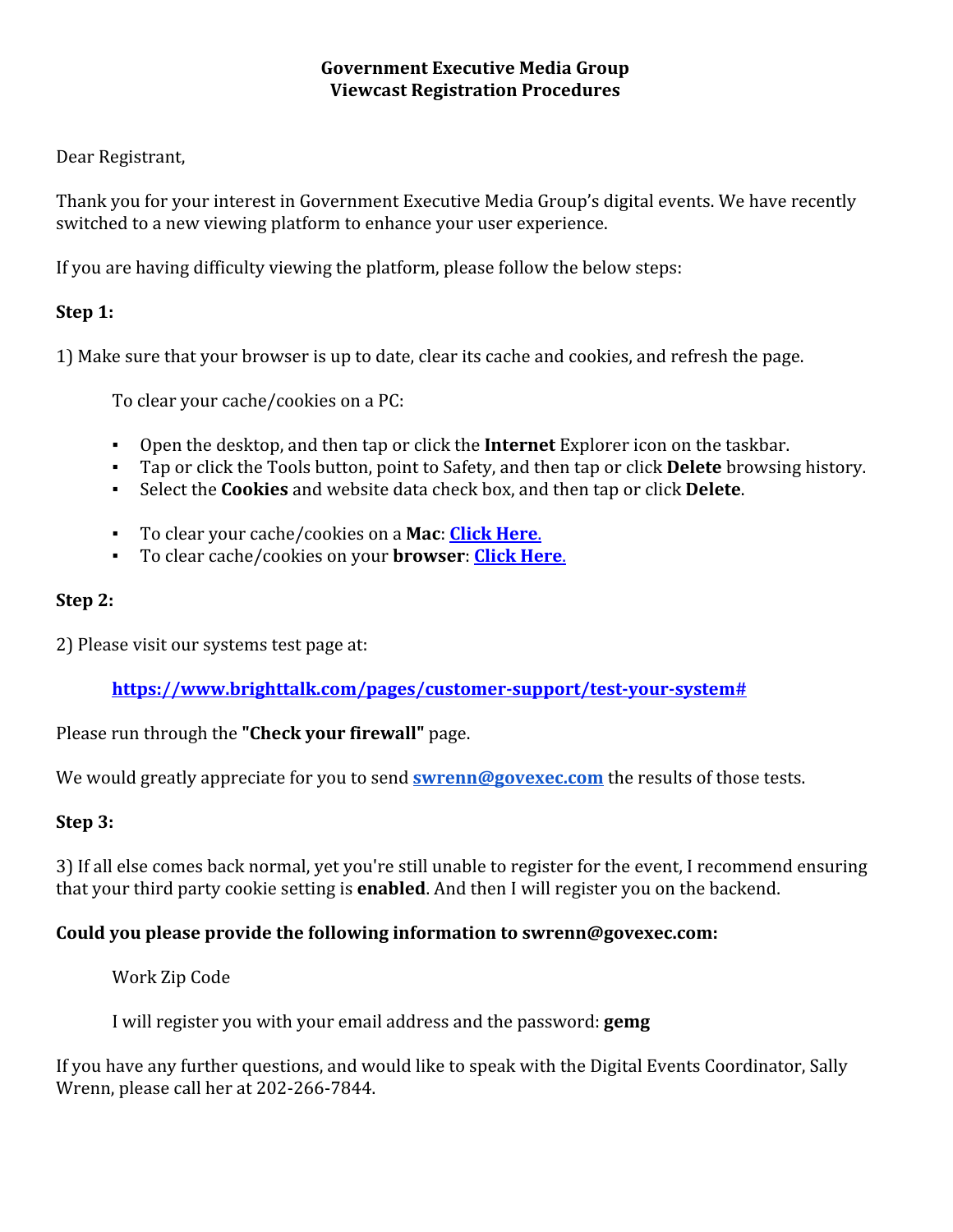#### **Standard Protocol for Registration**

Thank you for your interest in Government Executive Media Group's digital events. Below I have provided step-by-step instructions to guide you through the registration process.

If you are not a previous subscriber to BrightTALK, (Government Executive Media Group's new viewing platform for digital events), please follow the below steps:

**Step 1:**

Please scroll to the "Register" section for the viewcast page:



| TITLE                     | Smoothing the Transition to Retirement                                                                                                                                                                                           |                 |                                                                                   |
|---------------------------|----------------------------------------------------------------------------------------------------------------------------------------------------------------------------------------------------------------------------------|-----------------|-----------------------------------------------------------------------------------|
| <b>PRESENTER</b>          | Presented by: Government Executive   Underwritten by: FLTC                                                                                                                                                                       |                 |                                                                                   |
|                           | SCHEDULED TIME Sep 22 2015 2:00 pm (1)                                                                                                                                                                                           | <b>DURATION</b> | 1 <sub>hr</sub> 00 mins                                                           |
|                           | of their retirement. This viewcast will focus on understanding the balancing act<br>It also will clear up common misperceptions about planning for retirement<br>involving such issues as taxes, survivor benefits and Medicare. |                 | between federal retirement benefits, Social Security and the Thrift Savings plan. |
|                           | Starting in: 20 days 2 hrs                                                                                                                                                                                                       | <b>ATTEND</b>   |                                                                                   |
| <b>SHARE THIS WEBCAST</b> |                                                                                                                                                                                                                                  |                 |                                                                                   |

If you experience any difficulty registering for this event, please contact crasa@govexec.com.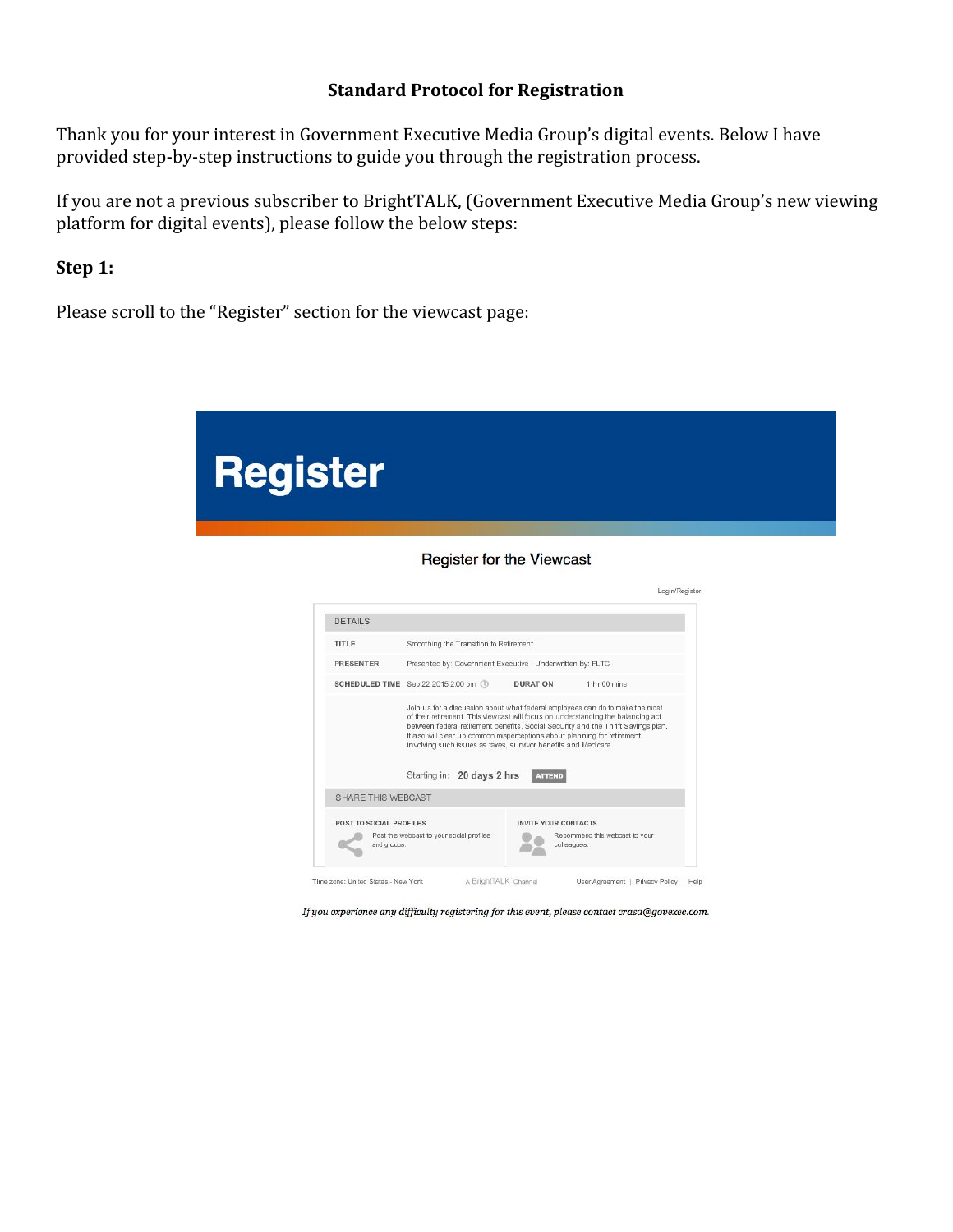## **Step 2:**

Click "Attend"



## **Step 3:**

If you are not a previous subscriber to BrightTALK, please click the button on the right-hand side that says, "Register."

| To take part in this channel's live and recorded webcasts please register for | CLOSE X                                                                                                             |  |
|-------------------------------------------------------------------------------|---------------------------------------------------------------------------------------------------------------------|--|
| BrightTALK's webcasting service.                                              |                                                                                                                     |  |
| Already registered with<br>BrightTALK?                                        | Register now with BrightTALK                                                                                        |  |
| Log in to access this channel.                                                | This is a free service for business<br>professionals to attend relevant, live and<br>recorded interactive webcasts. |  |
| Email:                                                                        |                                                                                                                     |  |
| Password:                                                                     | Frequently asked questions                                                                                          |  |
| Forgotten Password?                                                           |                                                                                                                     |  |
| <b>LOGIN</b>                                                                  | <b>REGISTER</b>                                                                                                     |  |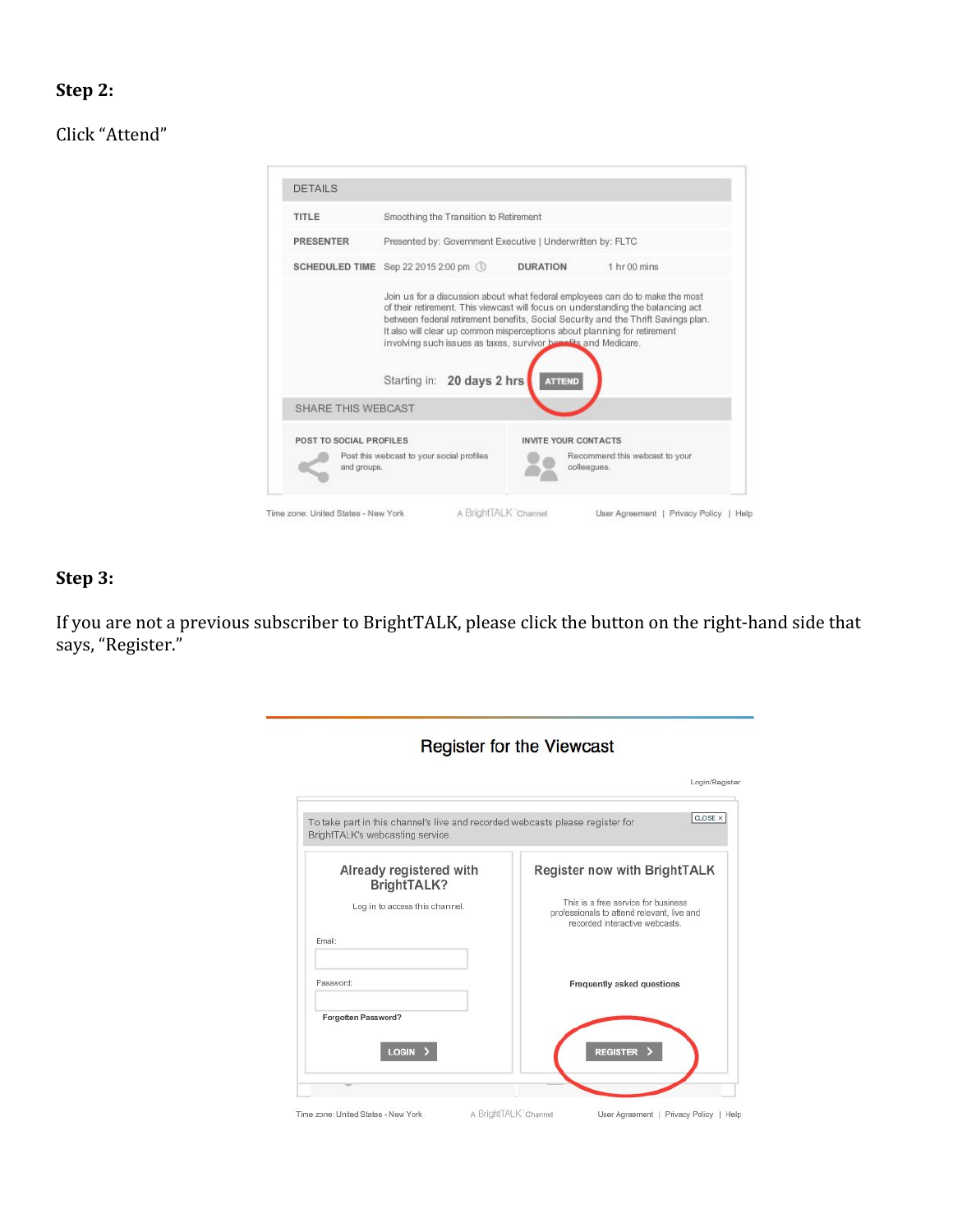## **Step 4:**

Please fill out the information (First Name, Last Name, Email Address, Time Zone, Password, Confirm Password.) \* Note: You will use this password for all Government Executive Media Group digital events moving forward. \*

| First name*                                       | Last name *                                                                                       |                        |                         |
|---------------------------------------------------|---------------------------------------------------------------------------------------------------|------------------------|-------------------------|
| Email <sup>*</sup>                                | Time zone *                                                                                       | -- Select time zone -- | $\overline{\mathbb{V}}$ |
| Password <sup>*</sup>                             | Confirm<br>password <sup>*</sup>                                                                  |                        |                         |
| agreement, Privacy policy and the use of cookies. | By clicking "Proceed" or using BrightTALK, you confirm you have read, understood and agree to our | <b>User</b>            |                         |
| * mandatory                                       |                                                                                                   | <b>PROCEED</b>         |                         |
|                                                   |                                                                                                   |                        |                         |

### **Step 5:**

Please fill out the additional fields, Job Title, Organization, Work Phone, Work Zip Code, GS-Level, Job Function.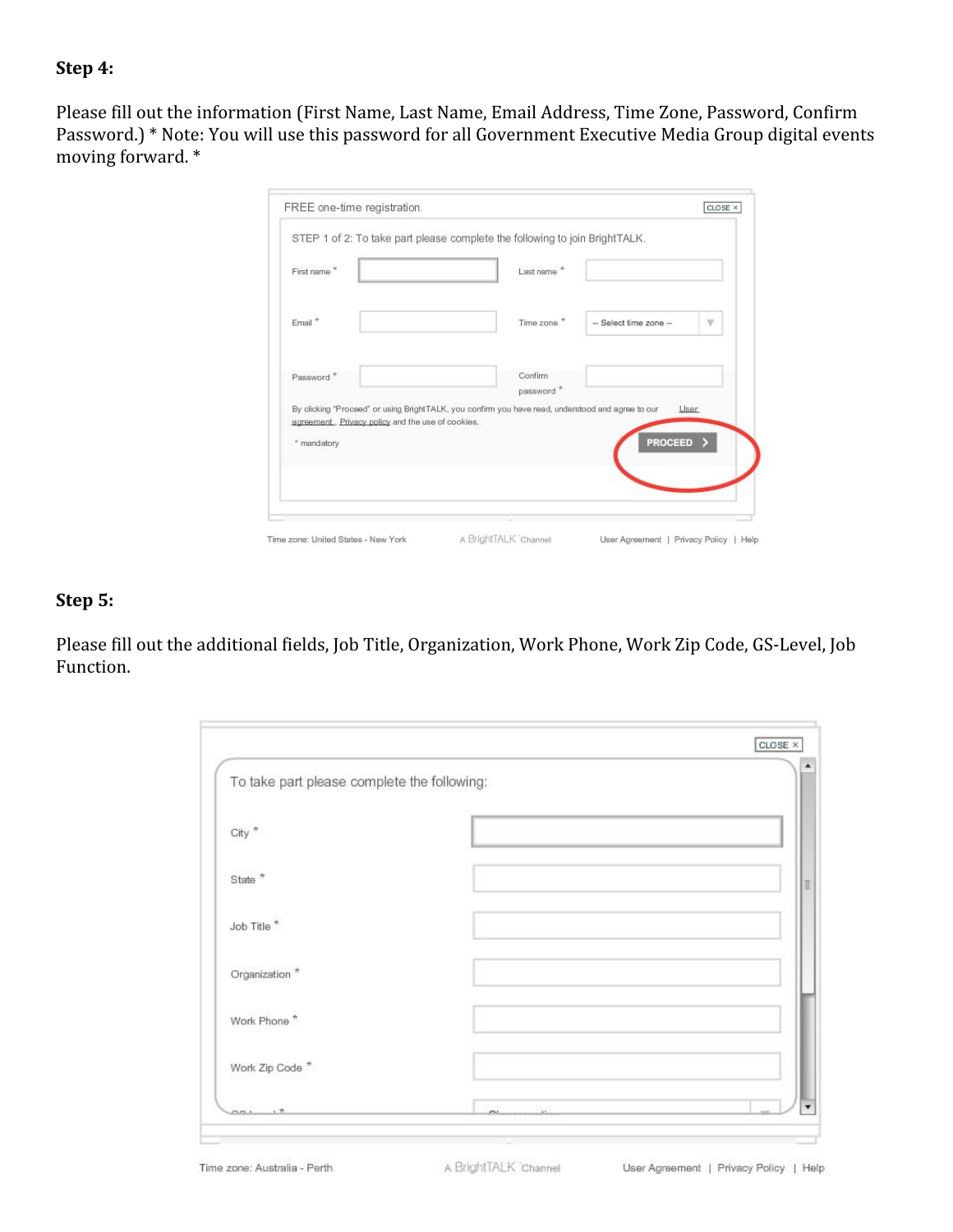## **Step 6:**

Once you complete the form, click "Proceed."



#### **Step 7:**

Once you click "Proceed," the following message will appear:



Don't forget to add this event to your calendar or share the event on your social profiles or with your *friends and colleagues.*